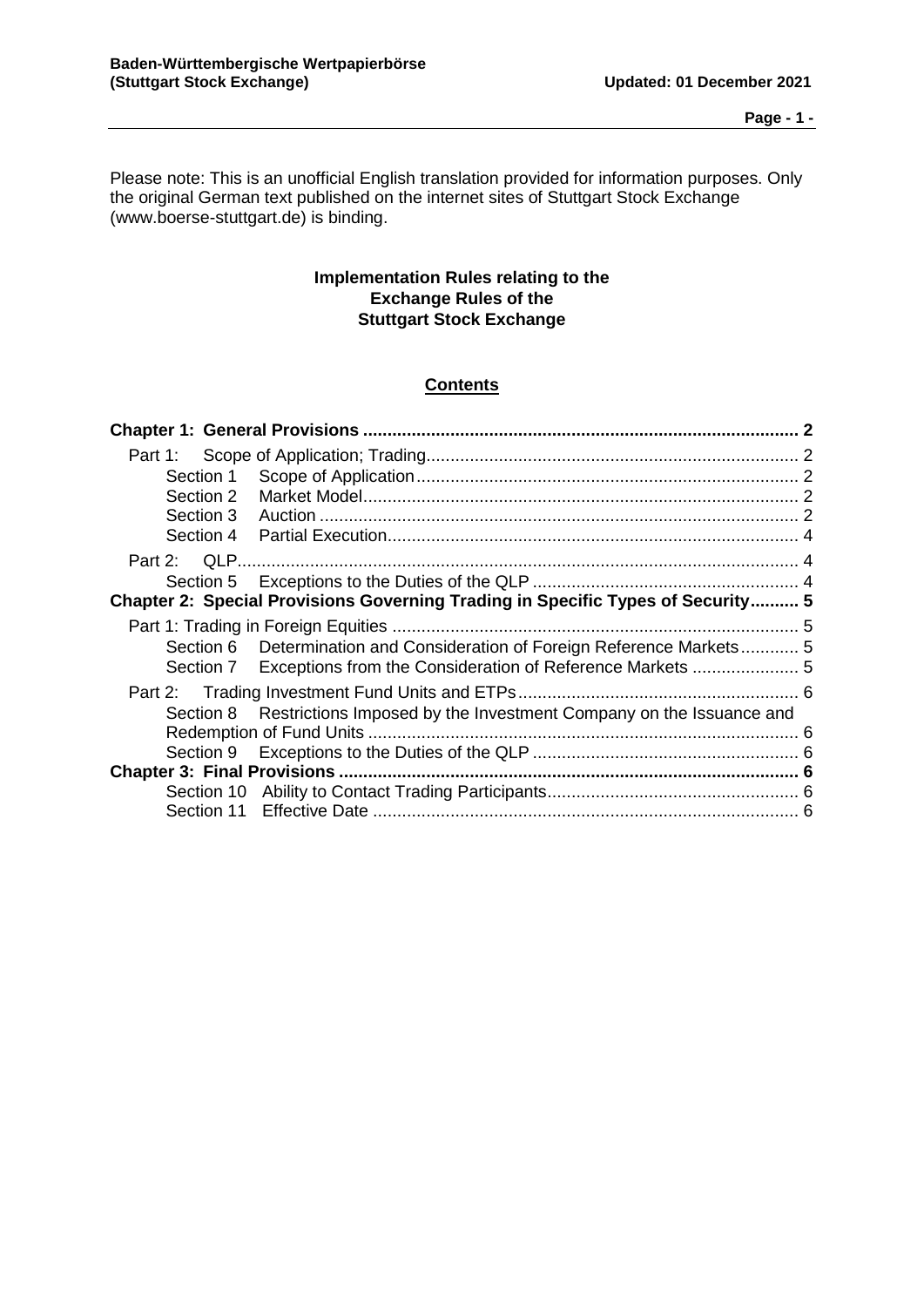**Page - 2 -**

# **Chapter 1: General Provisions**

## **Part 1: Scope of Application; Trading**

#### <span id="page-1-2"></span><span id="page-1-1"></span><span id="page-1-0"></span>**Section 1 Scope of Application**

In order to substantiate the provisions of the Exchange Rules, the Board of Management (*Geschäftsführung*) of the Stuttgart Stock Exchange (*Baden-Württembergische Wertpapierbörse* – the "Exchange") has issued these Implementation Rules pursuant to section 8 (4) of the Exchange Rules. In case of any conflicts, the provisions of the Exchange Rules shall prevail over these Implementation Rules insofar as these Implementation Rules contradict the Exchange Rules.

### <span id="page-1-3"></span>**Section 2 Market Model**

- (1) The Exchange trades derivative securities, domestic and foreign equities, profit-participation certificates, bonds as well as investment fund units and Exchange-Traded Products (ETPs).
- (2) Different trading models are available for the trading of securities, which are consecutive auctions in Euro (order-driven), one auction in Euro (time-driven), continuous auctions in foreign currency (order-driven) or an auction in foreign currency (time-driven) available. The securities are traded with a minimum of one price determination on each Exchange trading day – unless the orderly price determination cannot be guaranteed, or where no Reference Market quotes or Market-Maker Price Information are available.
- (3) The Exchange's Limit Control System monitors whether orders are potentially executable, and triggers the price discovery process once that is the case. This process follows the principle of highest volume transacted. Prices are determined by the Exchange's electronic trading system.
- (4) Each security is covered by a QLP.
- (5) Prices are determined in accordance with the 'best-price' principle: prices for domestic and foreign equities are not determined outside the Reference Market quote. Prices for investment fund units and ETPs are not determined outside the Reference Market quote, provided that the Board of Management has admitted Reference Markets.

#### <span id="page-1-4"></span>**Section 3 Auction**

- (1) Incoming or existing orders are continuously monitored by taking into consideration the QLP A information provided by the QLP. As soon as at least one order is potentially executable, the QLP is notified.
- (2) The process of identifying a potentially executable situation is triggered by the following events:
	- 1. the start of trading hours for the respective security; or
	- 2. a new order is received, an order is modified or cancelled; or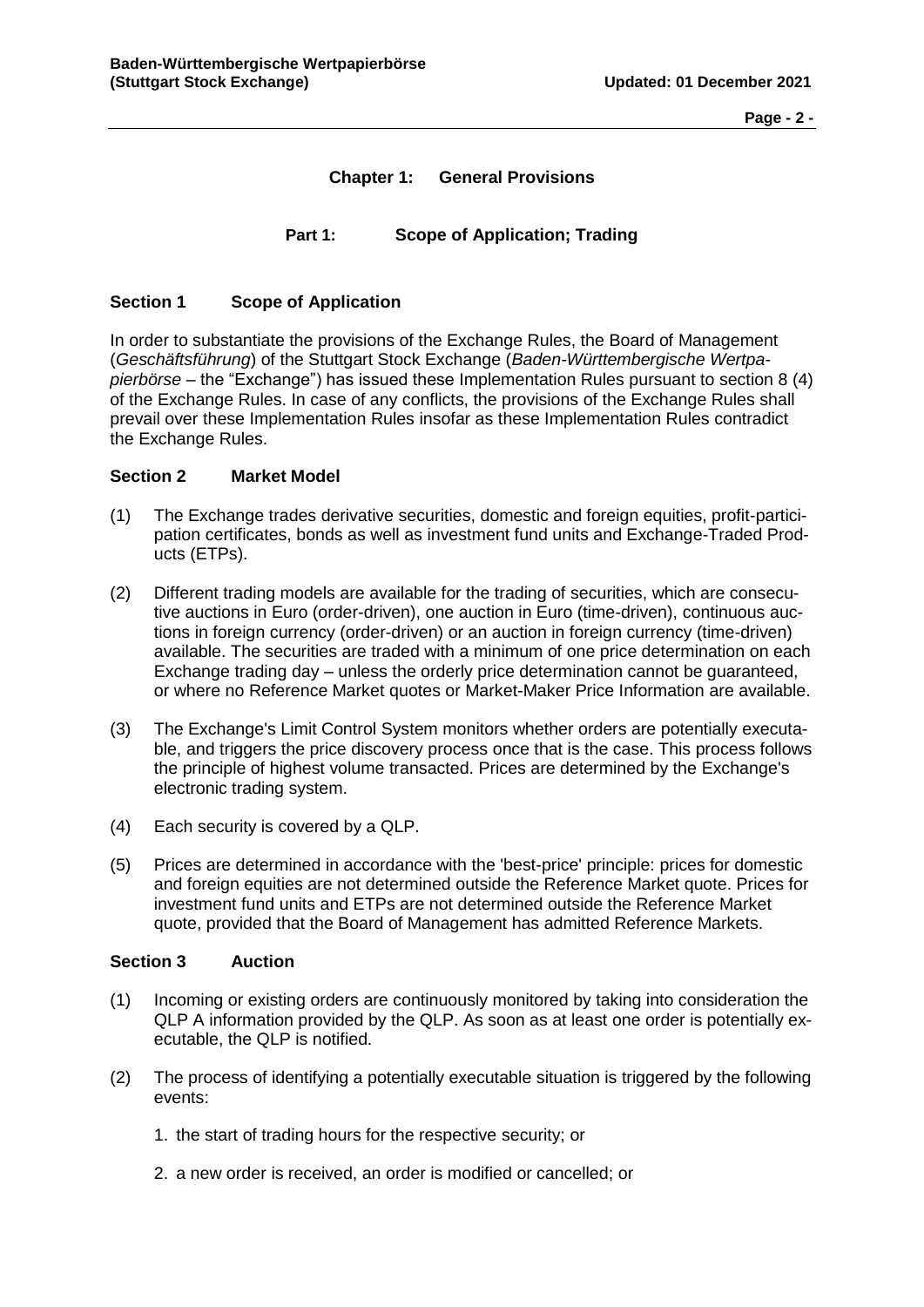- 3. new QLP A information is received, resulting in orders already contained in the system now being apparently executable.
- (3) If securities are traded, as per the Board of Management's decision, in the trading model consecutive auctions in Euro (order-driven) or in the trading model continuous auctions in foreign currency (order-driven) during specific trading hours, a period shall be defined (beginning and end), in which the process of identifying executable orders is activated. Existing orders may only be executed within these specific trading hours.
- (4) Where the Board of Management decides that a security in the trading model one auction in Euro (time-driven) or in the trading model an auction in foreign currency (timedriven) shall only be traded in one single auction per day, the Board of Management shall also determine the starting time of such auction. From that time, a single price determination process shall be commenced and price determination, if applicable without turnover, shall be carried out. The details of this auction are determined by reference to the special provisions governing trading in specific types of security.
- (5) The price determination process commences with the provision of QLP S information. The electronic trading system will not determine any exchange price outside the QLP S information provided by the QLP.
- (6) A single price discovery algorithm is used. Price levels that have the largest turnover within the given framework (QLP S information) must be identified. When searching for the largest possible turnover, all sales at ask price or lower limited sales, and all purchases at bid price or higher limited purchases, shall be regarded as being fully executable. Where one or more orders with the order attribute 'fill-or-kill' need to be taken into account for price determination, orders without attribute shall have priority over orders with the 'fill-or-kill' attribute. If an order with the order attribute 'fill-or-kill' cannot be executed in full, it will no longer be taken into account for price determination. If there are several possible price levels, the price level with the lowest surplus must be identified. Where this results in more than one price level having the highest turnover and the lowest surplus, a further review shall take place:
	- 1. If there is no surplus, the auction price closest to the last determined price shall be identified.
	- 2. The auction price is stipulated according to the highest price limit identified if the surplus for all limits identified is on the buy side (surplus of demand).
	- 3. The auction price is stipulated according to the lowest price limit identified if the surplus for all limits identified is on the sell side (surplus of supply).
	- 4. If price limits with a surplus on both the buying and selling sides are identified, the price limit closest to the price last determined shall be identified. If both price limits are equidistant from the last price determined, the price limit having the demand surplus shall be selected.
- (7) Once the price has been successfully established, final price determination will be triggered by the system. The order book in the electronic trading system is blocked ('frozen') during price determination: the electronic order book remains blocked for new order placements, as well as for order modifications or deletions during this phase. Order placements, modifications or -deletions, which are submitted to the electronic trading system during an order book freeze, are entered into the order book once the freeze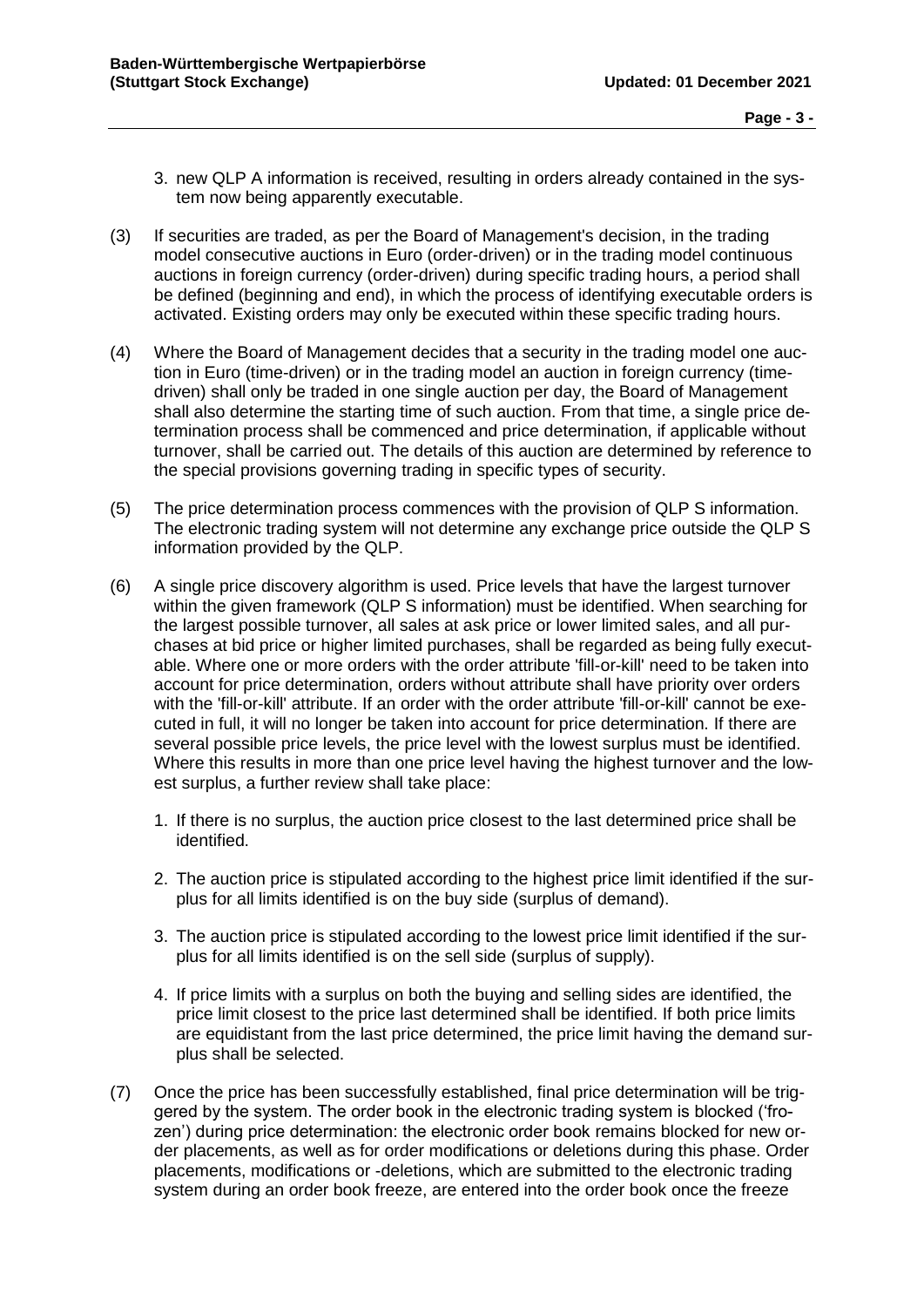has been lifted, in line with their entry sequence. The price can only be freshly determined once the executed orders have been fully updated and all provisional order book changes have been processed.

(8) In the absence of a potentially executable situation (as defined in paragraph 2), the QLP may trigger a price determination without turnover by submitting a QLP S information.

### <span id="page-3-0"></span>**Section 4 Partial Execution**

- (1) Despite liquidity having been made available by the QLP using its own or third-party liquidity, it is possible that some orders cannot be executed in full by the electronic trading system. The assignment by the electronic trading system to assignable orders is carried out on a percentage basis. Both the executed and the remaining part of the order must correspond to a tradable lot.
- (2) Partial executions shall only be carried out to the extent that these are commercially feasible. If this would require a diversion from the percentage allocation pursuant to paragraph 1 above, such allocation requires a prior approval by the Trading Surveillance Office.
- (3) In the event of an order book situation that does not permit a commercially feasible partial execution, nor a full execution, the QLP may initiate – with the prior approval of the Trading Surveillance Office – a price determination without applying the auction principle. In this scenario, the QLP is authorised to collect very small orders for subsequent execution. Orders are executed based on the sequence of entry into the order book. The best-price principle shall remain unaffected.
- (4) The corresponding notation shall be published.
- <span id="page-3-1"></span>(5) Partial executions are excluded for Fill-or-Kill orders.

#### **Part 2: QLP**

#### <span id="page-3-2"></span>**Section 5 Exceptions to the Duties of the QLP**

- (1) Exceptions to the QLP's duties exist only where compliance cannot reasonably be expected, i.e. specifically in the case of:
	- 1. special circumstances with regard to the technology used which make an orderly continuation of trading impossible;
	- 2. a special market situation characterised by one of the following:
	- a) extraordinary market movements in the relevant markets to be taken into account; or
	- b) serious disruptions of the economic or political situation;
	- 3. to the extent that serious problems in trade delivery are to be expected;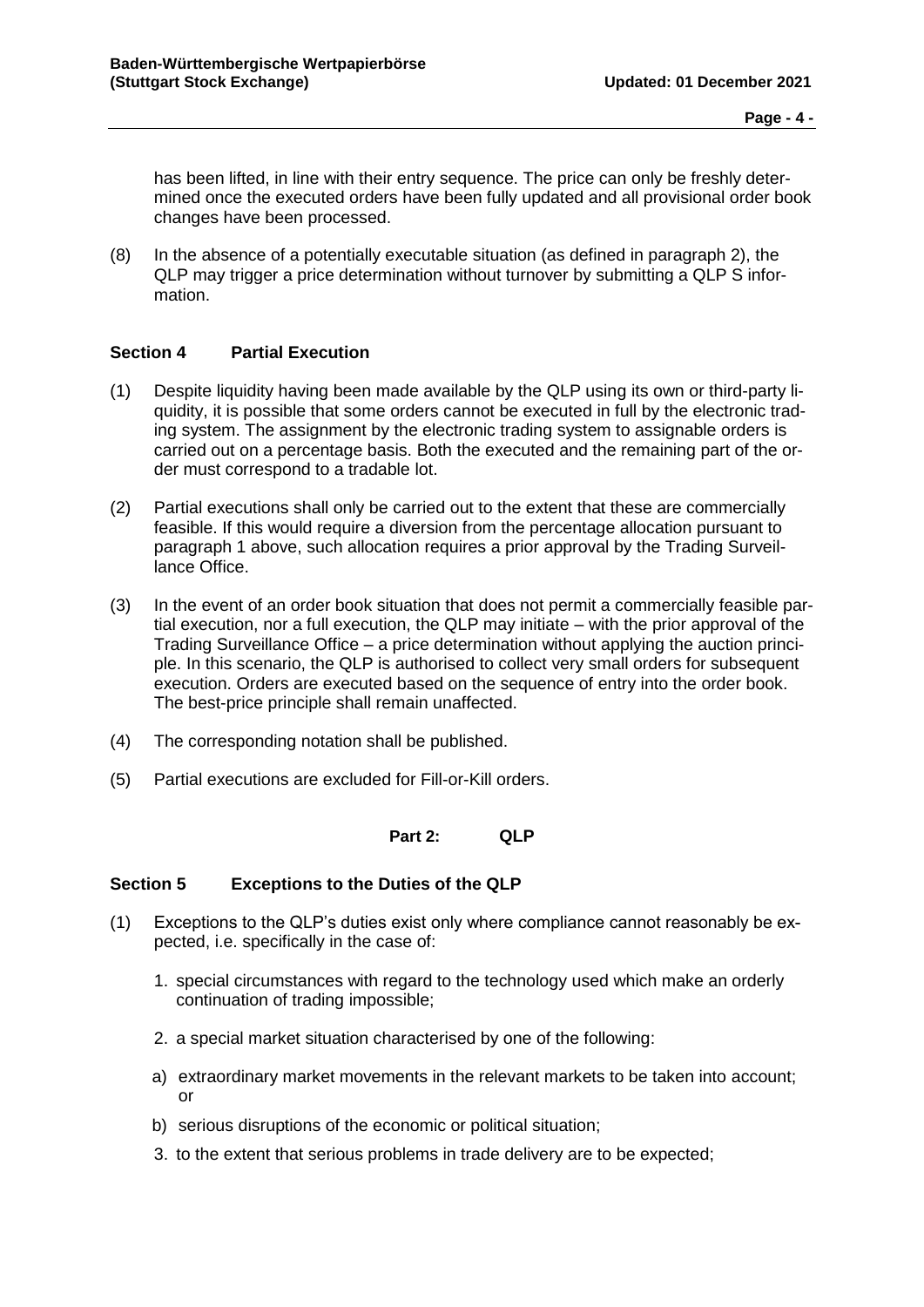- 4. if the data relevant to price discovery is unavailable (no data available from the Market-Maker, or from relevant Reference Markets), or to the extent that the related bid or ask prices are not firm enough to trade upon.
- (2) The QLP is obliged to notify the Board of Management, without undue delay, of any interruption as per nos. 1 to 4 above that exceeds 15 minutes and results in the QLP not being able to fulfil its duties. The QLP is obliged to give notice as soon as it can resume the permanent generation of QLP A information. Such notices must clearly identify the securities affected. An interruption will be published for a minimum period of five Exchange trading days. The Board of Management may announce any such interruption on the Exchange's website (www.boerse-stuttgart.de).

# <span id="page-4-1"></span><span id="page-4-0"></span>**Chapter 2: Special Provisions Governing Trading in Specific Types of Security**

# **Part 1: Trading in Foreign Equities**

### <span id="page-4-2"></span>**Section 6 Determination and Consideration of Foreign Reference Markets**

Either together with the QLP's application for determination of a foreign Reference Market, pursuant to section 58 (5) of the Exchange Rules, or upon request of the Board of Management, the QLP shall propose a maximum deviation from quotes to the Board of Management, which the Board of Management may take into account in its decision. Such proposal shall be substantiated, based on the following criteria:

- 1. risk of exchange rate fluctuations;
- 2. different trading and settlement procedures;
- 3. different transaction costs;
- 4. risks of default; and
- 5. other risks and costs involved, particularly for the QLP, with regard to the replacement and delivery of foreign equities.

## <span id="page-4-3"></span>**Section 7 Exceptions from the Consideration of Reference Markets**

- (1) Reference Markets do not need to be taken into consideration for the purposes of generating QLP A information or price determination if and when, as a result of the special circumstances in the Reference Market, taking such Reference Market into consideration is, in the individual case, either not possible at all or only subject to high risks, particularly in the event of:
	- 1. prohibition of trading in the Reference Market due to government intervention; or
	- 2. prohibition of short selling in the Reference Market.
- (2) The Board of Management shall be informed, without undue delay, of the start and end of periods during which the inclusion of a Reference Market is not required for quoting in accordance with the above provisions.